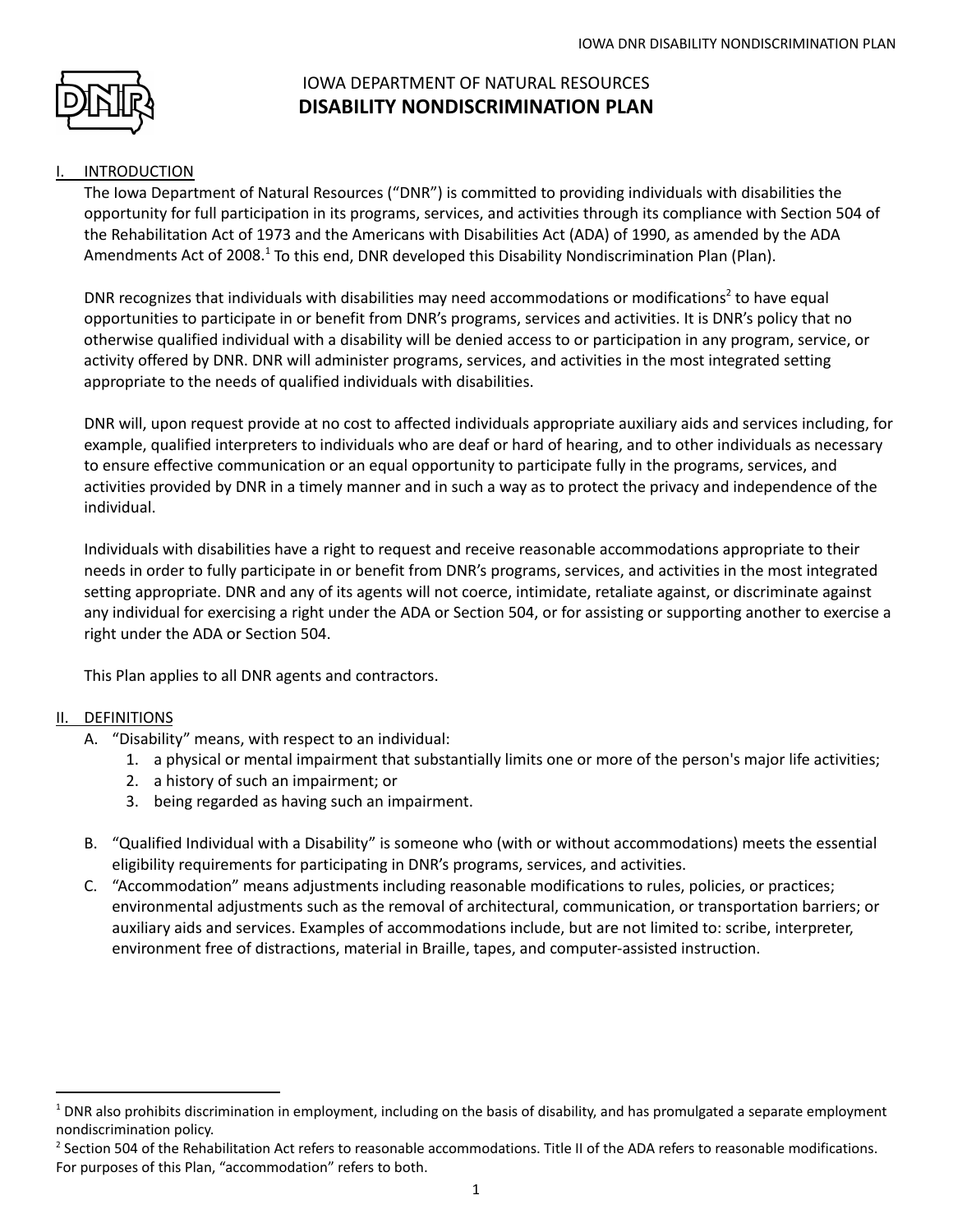#### III. NONDISCRIMINATION COORDINATOR

The Nondiscrimination Coordinator, designated pursuant to 40 C.F.R. § 7.85(g), will coordinate DNR's efforts to comply with Section 504 and ADA, including ensuring the following as applicable:

- A. DNR will adopt and make readily available in suitable formats (e.g., enlarged, Braille, audio-taped):
	- 1. a procedure that allows an individual to disclose a disabling condition and request accommodations believed needed to obtain equal access to and enable participation in DNR programs, services, and activities;
	- 2. a procedure for maintaining personal information in a manner that protects the privacy and independence of the individual; and
	- 3. a procedure for providing accommodations.
- B. DNR will maintain data on the nature and extent of the services provided to individuals with disabilities and develop data collection requirements as part of the operational guidelines for implementing this policy.
- C. DNR will provide reasonable accommodations to allow individuals with disabilities to participate in or benefit from DNR and its programs, services, and activities in the most integrated setting appropriate.
- D. DNR will utilize the grievance procedures set forth in its nondiscrimination program and policy for providing prompt and equitable resolution of complaints alleging any action that would violate Title II of the ADA or Section 504. These procedures should be applicable to any anticipated complaint, including an appeal of a denied accommodation request.
- E. DNR will provide services that are required to comply with ADA and Section 504 free of charge.
- F. DNR will provide periodic in-service training for faculty and staff to develop their awareness and understanding of the needs of individuals with disabilities and legal compliance issues.

## IV. FACILITY ACCESSIBILITY

DNR will consider, via self-assessment, the extent to which any DNR facilities are "public facilities" or will be used by the public. DNR, when operating its programs, services, and activities out of those facilities, will operate consistent with 40 C.F.R. § 7.65 so that, when each program, service, or activity is viewed in its entirety, it is readily accessible to and usable by individuals with disabilities.

- A. Structural changes in existing facilities are not required when other methods provide program accessibility. Such methods include but are not limited to:
	- 1. Redesigning equipment or the facility after case review.
	- 2. Providing appropriate signage directing people to accessible features.
	- 3. Reassigning staff, or services to accessible sites.
	- 4. Providing virtual access, where appropriate.
- B. Each facility or part of a facility constructed by, on behalf of, or for the use of DNR must be designed and constructed in such a manner that the facility is readily accessible to and usable by persons with disabilities. Alterations to existing facilities shall, to the maximum extent feasible, be designed and constructed to be readily accessible to and usable by individuals with disabilities.
- C. Contractual or lease agreements for the use of non-DNR facilities should reflect efforts to secure accessibility. Any program, service, or activity in that facility must be accessible. If a program, service, or activity is not wholly operated by DNR, DNR will attempt to assure that these programs, services, or activities, as a whole, provide an equal opportunity for the participation of individuals with disabilities.
- D. Evacuation procedures for facilities will be developed by DNR for individuals with disabilities.

# V. ACCOMMODATIONS

A. No participant with a disability in a DNR program, service or activity will be denied the benefits of, be excluded from participation in, or be otherwise discriminated against in the provision of services available to all individuals in general.